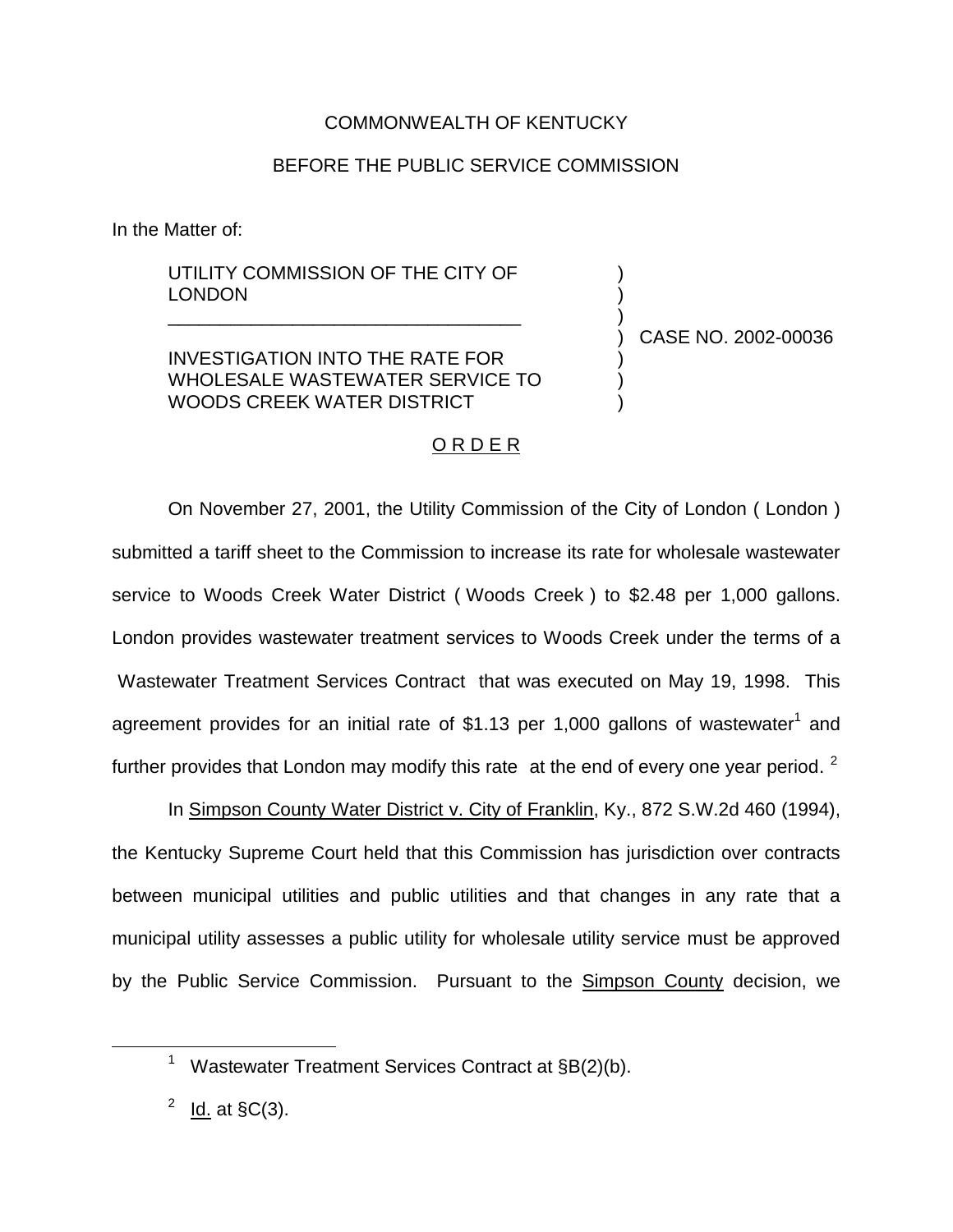directed that [a]ny municipal utility wishing to change or revise a contract or rate for wholesale utility service to a public utility shall, no later than 30 days prior to the effective date of the revision, file with the Commission the revised contract and rate schedule. Submission of Contracts and Rates of Municipal Utilities, Administrative Case No. 351 (Ky.PSC Aug. 10, 1994) at 2.

While London has complied with this requirement, it has failed to present evidence to demonstrate that the city of London s legislative body has approved the proposed revision. In prior proceedings, we have held that a municipal utility s proposed rate adjustment is void if filed without proper authorization from the city s legislative body. See City of Pikeville, Ky., Case No. 2000-540 (Oct. 8, 2001) at 3; Winchester Municipal Utilities, Case No. 96-616 (Ky.PSC Oct. 3, 1997) at 6. See also KRS 83A.130(11) ( The legislative authority of the city shall be vested in and exercised by the elected council of the city. ); Com. ex rel. Stephens v. South Central Bell Tel. Co., Ky., 545 S.W.2d 927, 931 (1976) ( Ratemaking is a legislative function ). Without such authorization, the filing has no legal standing and cannot be considered as an official action of the city. Pikeville at 3.

In response to a telephone inquiry from Commission Staff, London submitted City of London Ordinance No. 1000 in which the London City Council expressly authorizes periodic adjustment in London s sewer charges. $3$  This ordinance does not contain a sewer rate for wholesale customers; nor does it contain London s proposed rate of \$2.48 per 1,000 gallons of wastewater. As Woods Creek purchases water from

<sup>&</sup>lt;sup>3</sup> Letter from Randy Bingham, Superintendent, Utility Commission of the City of London, to Brent Kirtley, Manager, Tariffs Branch, Public Service Commission (Jan. 3, 2002).